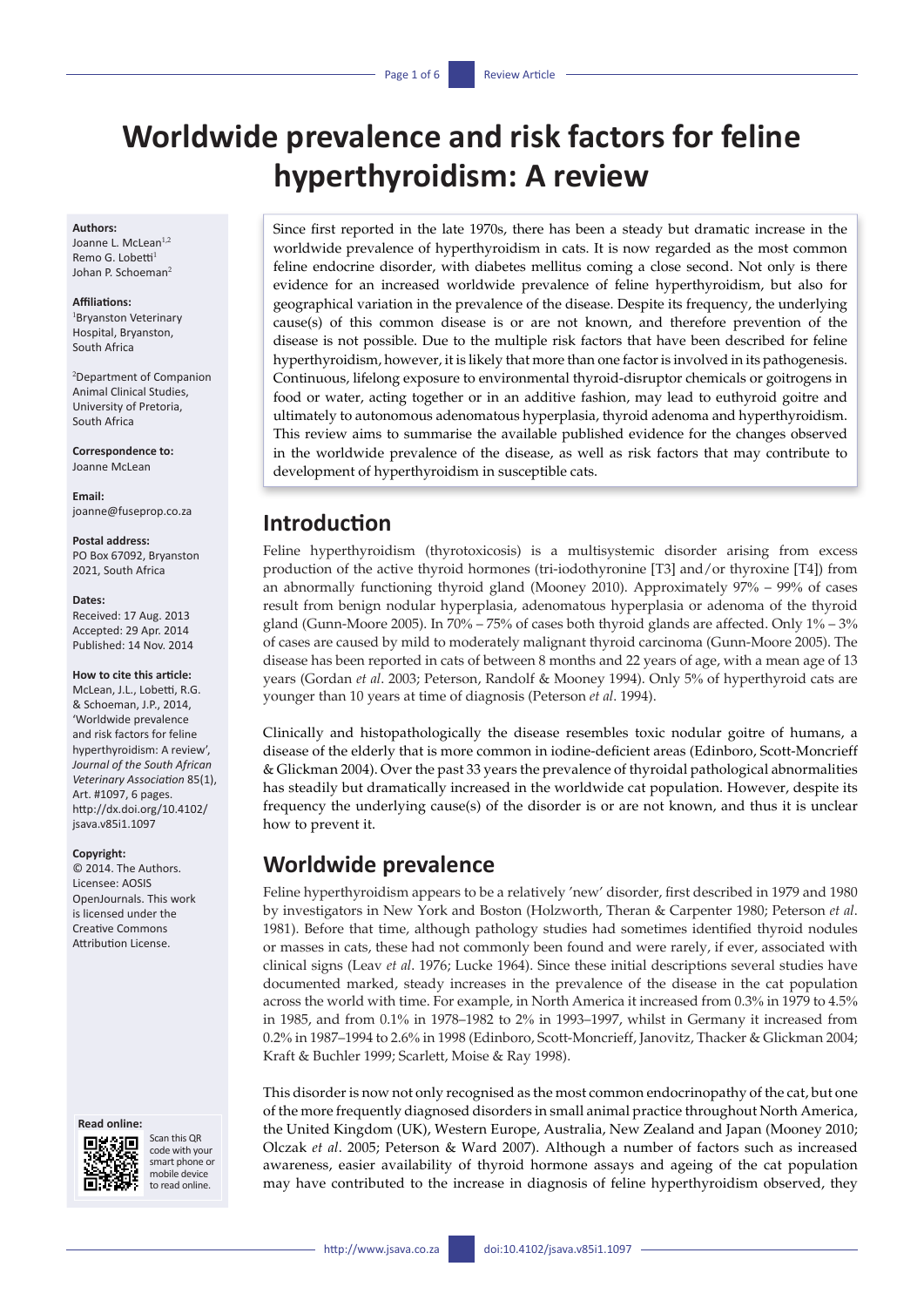are unlikely solely to account for the rapid and dramatic increase in prevalence of the disease (Edinboro, Scott-Moncrieff & Glickman 2004).

Little is known about the distribution or determinants of feline hyperthyroidism, and there are very few reported incidence rates or prevalence estimates (De Wet *et al*. 2009). Epidemiological studies that have been performed clearly suggest that not only is there evidence for an increased prevalence of feline hyperthyroidism, but also for geographical variation in the prevalence of the disease (Scarlett *et al*. 1998). Anecdotal reports suggest that hyperthyroidism has been diagnosed commonly in many countries or areas, such as North America, the UK and New Zealand, but much less commonly in other areas, such as Scandinavia and Hong Kong (Sparkes 2012). However, lack of good, detailed studies evaluating comparable cat populations in different countries indicates that definitive data are generally lacking (Sparkes 2012).

Nevertheless, some studies have provided convincing evidence of genuine geographical variations. In one 2005 study the incidence of hyperthyroidism in cats over 9 years of age seen at a London clinic and five clinics in Spain over a 3-year period was compared. Clinics in both Spain and the UK had a similar prevalence of cats aged over 9 years of age in their population (16.4% and 20.1% respectively). The study showed a significant difference in incident rates, with 11.92% in the UK versus 1.5% in Spain (Wakeling, Melian & Font 2005). Other prevalence studies have also substantiated the fact that there may be quite marked differences between geographical areas. The hospital prevalence amongst cats over 8 years of age in an urban population in Germany was noted as 11.4% in a 2006 study (Sassnau 2006). In Japan, a prevalence of 8.9% was reported in cats older than 9 years (Miyamoto, Miyata & Kurobane 2002) in 2002, whilst a prevalence of 6% in apparently healthy cats over 9 years of age was reported in the UK in 2011 (Wakeling, Elliott & Syme 2011), with a prevalence of 3.93% found in cats over 10 years of age in Hong Kong in 2009 (De Wet *et al*. 2009).

In terms of the situation in South Africa, no prevalence studies have been performed to date. It is the author's opinion, however, that hyperthyroidism in cats has only relatively recently been recognised, diagnosed and reported (2001/2002) in South Africa, and its prevalence appears to be on the increase.

# **Risk factors**

Several epidemiological studies have attempted to identify potential risk factors for feline hyperthyroidism, but a single dominant factor has to date not been identified (Edinboro, Scott-Moncrieff, Janovitz, Thacker & Glickman 2004; Kass *et al*. 1999; Martin *et al*. 2000; Olczak *et al*. 2005; Scarlett *et al*. 1998). Genetic or hereditary factors and nutritional component(s) in cat food leading to metabolic thyroid dysfunction, or thyroid-disrupting compounds introduced into the environment or diet, are the potential risk factors that have been closely investigated (Peterson & Ward 2007).

Several substantial epidemiological studies from the United States of America, UK, Hong Kong and New Zealand have revealed some contradictory results (De Wet *et al*. 2009; Edinboro, Scott-Moncrieff, Janovitz, Thacker & Glickman 2004; Kass *et al*. 1999; Martin *et al*. 2000; Olczak *et al*. 2005; Scarlett *et al*. 1998; Wakeling *et al*. 2009). These include an increased risk in indoor cats, female cats, cats in multi-cat households, cats with dental disease (independent of age), use of topical flea preparations and pesticides, use of cat litter (not linked to increased risk in indoor cats), consumption of certain flavours of canned foods (fish or liver and giblet flavour) and in non-purebred cats. As studies have failed to consistently identify these risk factors, their significance remains uncertain (Sparkes 2012).

A number of published studies have also identified several common factors, including increased risk with age, decreased risk in Siamese and Himalayan cats, and increased risk in cats that consume canned cat food, especially pop-top canned food (Mooney 2010; Sparkes 2012). It must be noted that all of these above factors are mere epidemiological associations and cannot demonstrate cause and effect (Sparkes 2012).

### **Genetic or hereditary factors**

In studying the pathogenesis of feline hyperthyroidism researchers have considered a number of cellular and genetic factors, including whether feline hyperthyroidism resembles human Graves' disease, the most common cause of hyperthyroidism in people (Caney 2012). Graves' disease is an auto-immune disorder in which circulating antibodies (thyroid-stimulating immunoglobulins [TSIs]) bind to thyroid-stimulating hormone (TSH) receptors and mimic TSH, thereby promoting thyroid hormone production and secretion (Mooney 2002). Levels of TSIs are increased in people suffering from Graves' disease (Caney 2012). However, three separate studies in which two different techniques were used failed to show such TSIs in hyperthyroid cats (Brown *et al*. 1992; Kennedy, Thoday & Mooney 1989; Peterson, Livingston & Brown 1987). Interestingly, increased titres of thyroid growth-stimulating immunoglobulins (TGIs) have been demonstrated in hyperthyroid cats (Brown *et al*. 1992). These have also been found in a variety of human thyroid diseases. In cats there is no correlation between thyroid function and TGI activity in vitro and their role in the pathogenesis of feline hyperthyroidism remains unclear (Mooney 2002).

The expression of stimulatory and inhibitory G proteins has also been studied in feline hyperthyroidism. G proteins are activated following binding of TSH to its receptor and are part of the intracellular signalling processes, amongst them the signal to secrete thyroid hormones (Ward *et al*. 2005). Both inhibitory and stimulatory G proteins exist, and the balance between these controls how much thyroid hormone is produced by the cell (Hammer, Holt & Ward 2000; Peterson & Ward 2007; Ward, Windham & Dise 2010). Stimulatory G proteins result in an increase in cyclic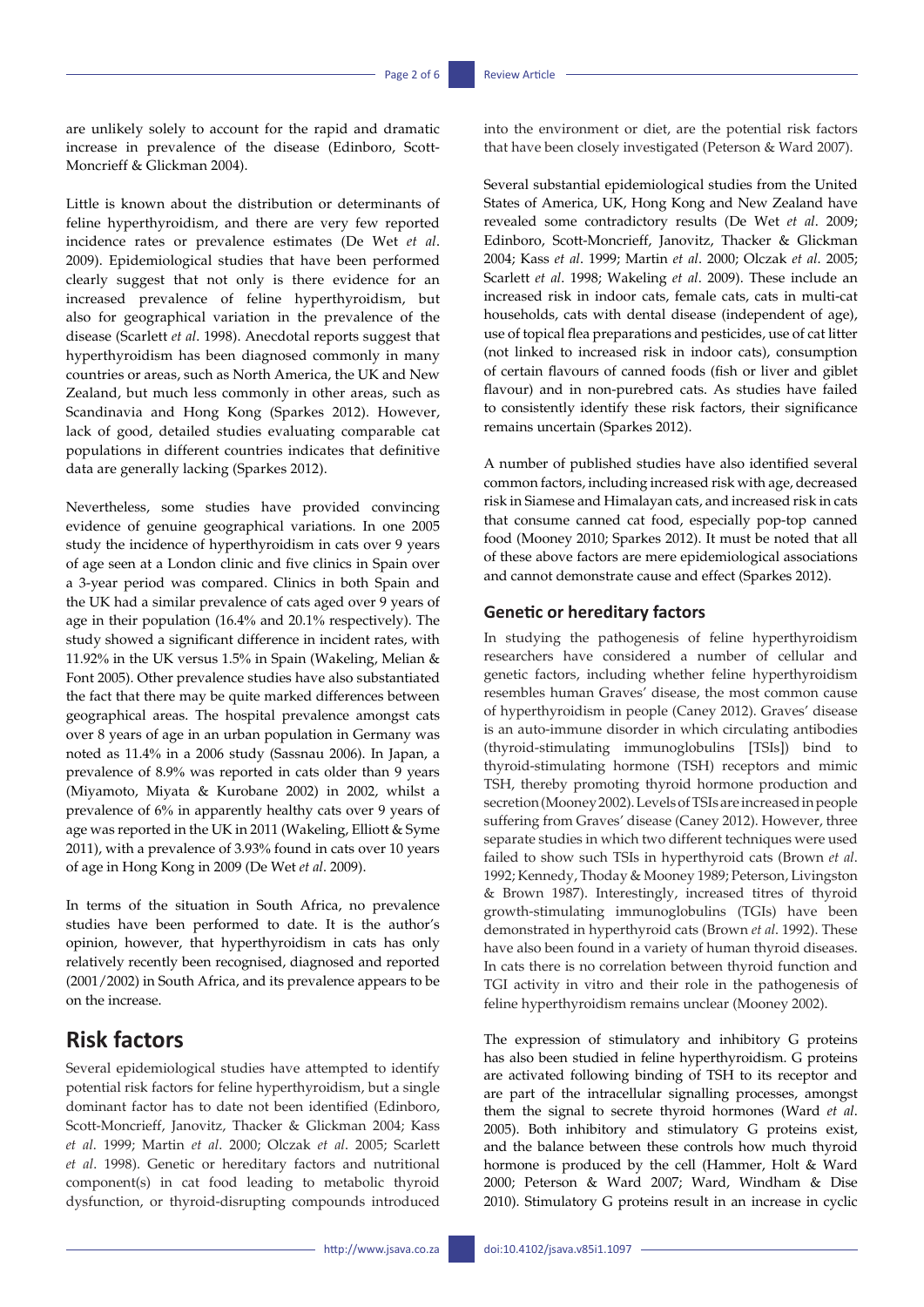adenosine monophosphate (cAMP) levels, whereas inhibitory G proteins result in a decrease in cAMP levels (Hammer *et al*. 2000; Peterson & Ward 2007; Ward *et al*. 2010). If levels of cAMP are increased, there is increased cell activation and thyroid hormone production. One study showed that whilst expression of stimulatory G proteins was the same from thyroid tissue from euthyroid and hyperthyroid cats, expression of inhibitory G proteins (Gi) was significantly lower in the hyperthyroid cats (Hammer *et al*. 2000; Ward *et al.* 2005). Another study, where expression of  $\text{Gi}_{1'}$   $\text{Gi}_{2}$  and  $\text{Gi}_{3}$ in enriched membrane preparations from thyroid glands was quantified, demonstrated that a decrease in  $\mathrm{Gi}_{_2}$  expression in particular decreases inhibition of adenyl cyclase and allows a relative increase in stimulatory G-protein expression. This results in increased amounts of cAMP and upregulation of thyroid hormone production (Ward *et al*. 2005). Another more recent study, however, evaluating alteration in ligandstimulated activity of G proteins in thyroid gland cells of hyperthyroid cats, found that ligand-stimulated activation of G proteins was the same in both hyperthyroid and euthyroid cats. Therefore alteration in inherent stimulatory and inhibitory G proteins did not appear to be part of the pathogenesis of the disease in cats in this study (Ward *et al*. 2010).

Adenomatous thyroid tissue from hyperthyroid cats has also been demonstrated to retain its histopathogical appearance and to continue to grow and function when transplanted into nude mice, thus confirming its autonomous nature (Peter *et al*. 1987). Additionally, thyroid cells from hyperthyroid cats, cultured in TSH-free media, have also been shown to continue to grow and function (Peter *et al*. 1991). Thus it is clear that feline hyperthyroidism more closely resembles human toxic nodular goitre than Graves' disease. Somatic mutations of the TSH receptor gene are an important cause of human toxic nodular goitre in humans. Mutations affecting the TSH gene have been identified in some cats with hyperthyroidism, including some mutations that have also been reported in human hyperthyroidism (Watson *et al*. 2005).

Abnormal oncogene expression has also been hypothesised to have a potential role in the pathogenesis of feline hyperthyroidism (Peterson & Ward 2007). Proto-oncogenes are found in normal cells, and over-expression could eventually lead to autonomous function. One study where thyroid tissue of 28 hyperthyroid cats was examined for expression of the oncogenes c-ras, bc12 and the tumour suppressor gene p53, using immunohistochemistry, revealed over-expression of the c-ras protein (Merryman *et al*. 1999). Gain of function mutations in this oncogene may play a role in the development of adenomatous hyperplasia (Mooney 2010).

### **Environmental chemicals**

Exposure to environmental chemicals (e.g. pesticides, herbicides) is known to induce thyroid abnormalities in other species (Brucker-Davis 1998).Chemicals applied directly to the cat or the cat's environment have been associated with increased risk of hyperthyroidism in some epidemiological

 $-$  http://www.jsava.co.za doi:10.4102/jsava.v85i1.1097 -

studies (Olczak *et al*. 2005; Scarlett *et al*. 1988). Regular exposure of cats to topical flea control products was also shown to be associated with increased risk of developing the disease. However, none of these studies were able to identify a specific commercial anti-flea product or ingredient associated with this risk.

### **Cat litter**

An association was also found between the use of cat litter and development of hyperthyroidism (Kass *et al*. 1999). Moreover, no difference in risk was found amongst brands of litter, suggesting that any toxin or goitrogenic chemical present is common to most brands. In the absence of a clear explanation of the relation between litter use and hyperthyroidism, use of cat litter may simply be a marker for cats that primarily live indoors, receive better than average care, enjoy longer lives, and are more likely to reach the age at which cats develop the disease (Peterson & Ward 2007).

### **Dietary iodine and selenium**

Because of the dietary association, several studies have attempted to implicate iodine in the cause and progression of the disease (Johnson *et al*. 1992; Mumma *et al*. 1986).It has been postulated that wide swings in daily iodine or even low or high intake of iodine may contribute to development of thyroid disease in cats. Although circulating free T4 concentrations are acutely affected by varying iodine intake, more prolonged ingestion of high- or low-iodine diets has been shown to have no apparent effect on free T4 levels (Tarttelin *et al*. 1992). Therefore the role that iodine plays in the development of the disease remains unknown. Dietary iodine may have a modulatory effect on circulating thyroid hormone, but neither iodine excess nor deficiency can explain the development of thyroid adenomatous hyperplasia or the autonomous nature of hyperthyroidism in cats (Peterson & Ward 2007).

Like iodine, selenium status could also potentially modify thyroid function. One study found no difference in selenium status in either euthyroid or hyperthyroid cats sampled from different geographical locations with high and low prevalence of hyperthyroidism, but did find that circulating selenium values in all cats in the study were approximately five times higher than values reported in either rats or humans (Foster *et al*. 2001). The reason for the high levels of selenium is unclear, but may possibly be a result of increased dietary intake in this species. The significance of this finding is, however, still not known.

### **Other goitrogenic compounds**

Many other goitrogenic compounds can contribute to the development of adenomatous lesions in exposed cats (Mooney 2010). These may be of particular importance, because most are metabolised by glucuronidation, a metabolic pathway that is particularly slow in the cat (Mooney 2010). Most commercial cat foods contain relatively high levels of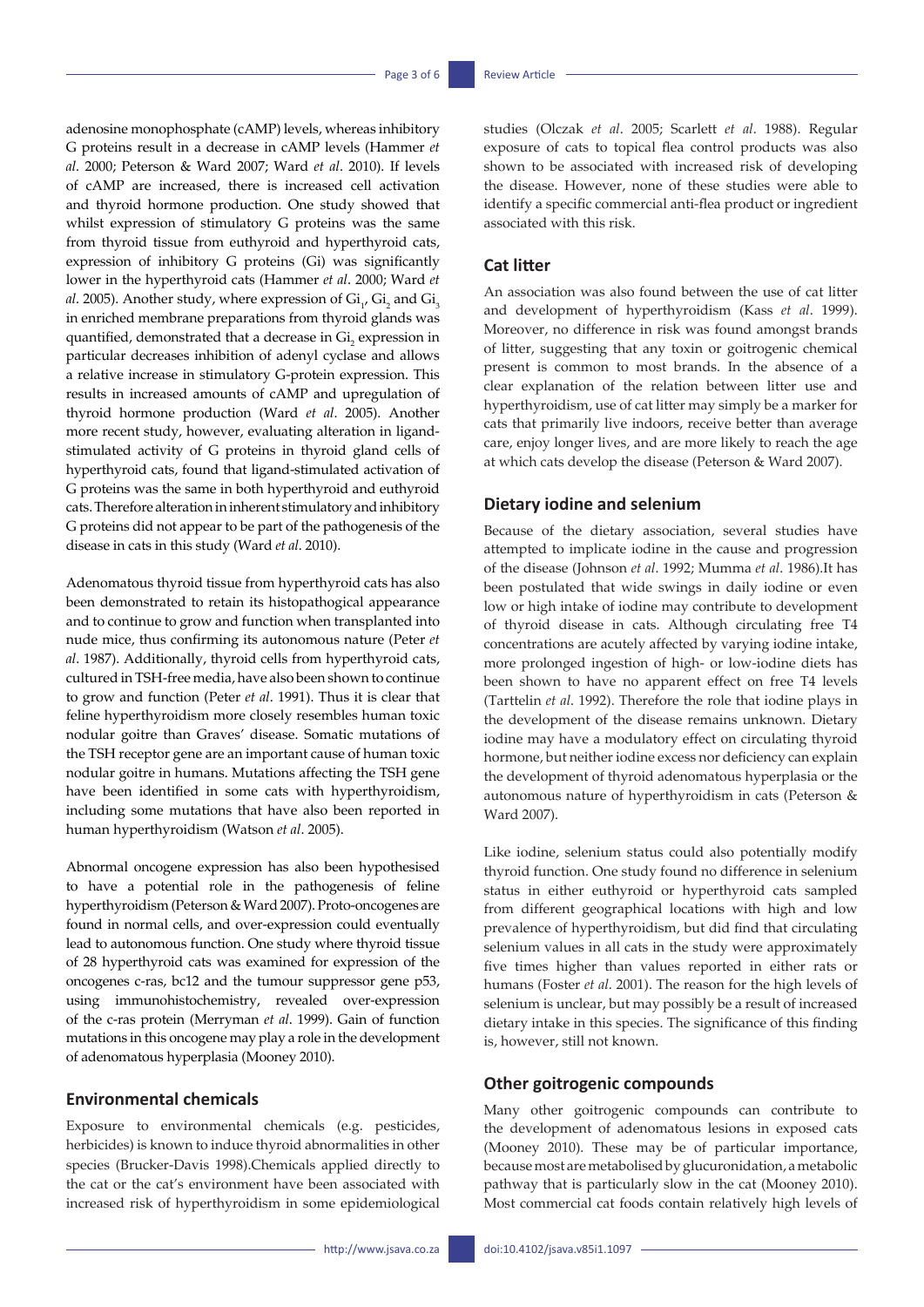goitrogenic compounds (e.g. phthalates), and cats can also be exposed to many goitrogens (e.g. resourcenel, polyphenols, polychlorinated biphenols, polybrominated diphenyl ethers and isoflavones) in the environment (Peterson & Ward 2007).

#### **Bisphenol A**

The polyphenolic compound bisphenol A (BPA), a building block of the epoxy resins commonly used for lining the interior of metal food cans to prevent corrosion, has been detected in 15 different canned cat foods (Moriyama *et al*. 2002). BPA is a chemical of concern, as it is a known endocrine disruptor and has been associated with various adverse health effects, including thyroid dysfunction in humans (Peterson 2012). Some of the toxic effects of BPA may in fact be derived from its structural similarity to thyroid hormones (Peterson 2012).

Chronic exposure to BPA may affect thyroid function through a number of potential mechanisms. BPA has been shown to bind directly to thyroid hormone receptors as well as acting to disrupt thyroid hormone action within cells by competitively displacing T3 from the receptor and thus suppressing activation of transcription of thyroid-regulated genes. By acting as a thyroid hormone receptor antagonist, BPA may work at the pituitary level to increase circulating TSH and thus lead to thyroid hyperplasia and ultimately goitre in susceptible cats (Peterson 2012). Exposure to BPA is thought to occur primarily through ingestion, and it is well established that residual BPA monomers migrate into the can contents during processing and storage (Peterson 2012).

Evidence of BPA contamination of canned foods for human use has been widely reported (Tsai 2006). In two studies evaluating pet foods most of the dog and cat foods were found to contain measurable levels of BPA, and one of these studies confirmed that the BPA in the food had in fact originated from the can coating (Kang & Kondo 2002; Schecter *et al*. 2010; also see Peterson 2012). One large case-control study demonstrated an association between hyperthyroidism and cats fed from 'pop-top' cans (Edinboro, Scott-Moncrieff, Janovitz, Thacker & Glickman 2004; also see Peterson 2012). Results of the study suggested that overall consumption of pop-top canned food at various times throughout a cat's life was associated with a greater risk of developing hyperthyroidism compared with feeding from pouches or sachets. Another case-control study carried out in the USA also found that cats that preferred to eat certain flavours of canned cat food (fish or liver and giblets flavour) were at a significantly greater risk of hyperthyroidism compared with cats that did not prefer these flavours (Martin *et al*. 2000).

#### **Soy isoflavones**

Polyphenolic soy isoflavones, in particular genistein and daidzein, have also been identified in almost 60% of cat foods tested, and have been shown to have negative effects on the pituitary-thyroid axis in both humans and rats (Court & Freeman 2002). They are commonly used as dietary supplements and as a low-cost source of protein. Virtually all dry and semi-moist foods containing soy protein have high isoflavone content in concentrations sufficient to interfere with thyroid function and decrease synthesis of thyroid hormones (Doerge & Sheehan 2002; also see Peterson 2012). Soy isoflavones inhibit the activity of thyroid peroxidase, a key enzyme in the synthesis of thyroid hormones, which liberates iodine for addition to thyroglobulin for production of T3 and T4. They also inhibit 5'-deiodinase activity – the enzyme that converts total T4 into the biologically active T3. By blocking the production of thyroid hormones, TSH secretion will be increased, leading to thyroid hyperplasia and possibly goitre (Doerge & Sheehan 2002; also see Peterson 2012).

In a short-term (3 months) feeding study in clinically normal cats, those receiving the soy diet had higher total T4 and free T4 concentrations, but total T3 concentrations remained unchanged (White *et al*. 2004). These results indicate that short-term feeding of soy to normal cats has a measurable although modest effect on thyroid hormone homeostasis. Despite maintaining these normal hormone values, detectable urinary concentrations of the isoflavone genistein were found in 10 of the 18 cats in the study, suggesting that cats may have significant body burdens of this goitrogen. Of interest are studies in rats that demonstrate that feeding large amounts of soy isoflavones has little demonstrable effect on thyroid function (also see Peterson 2012). However, in the presence of iodine deficiency feeding soy has been shown to readily inhibit thyroid hormone secretion and induce goitre. Thus feeding of soy can cause goitre, but only in animals or humans consuming diets that are relatively deficient in iodine, or in those individuals who are otherwise predisposed to developing goitre because of exposure to other goitrogenic agents (Ikeda *et al*. 2001; also see Peterson 2012).

#### **Polybrominated diphenyl ethers**

Polybrominated diphenyl ethers (PBDEs) are synthetic bromide compounds that have been used as flame retardants in a variety of consumer products, such as electronics, furniture and textiles, for the past 30 years (Dye *et al*. 2007). Over this time they have also become major global and persistent organic contaminants that bio-accumulate in the environment, biomagnify up the food chain, and have been found in significant amounts in both animals and humans (Peterson 2012). The chemical structure and properties of PBDEs are similar to those of polychlorinated biphenyls (PCBs), which were banned in the USA in the late 1970s (Peterson 2012). Like PCBs, some of the toxic effects of PBDEs may derive from their structural similarities to thyroid hormones.

Studies performed in rats, mice and humans have shown that PBDEs clearly disrupt thyroid hormone metabolism. In rats and mice PBDEs lower free and total T4 concentrations in a dose-dependent manner, but have not been shown to affect circulating TSH concentrations (Hallgren & Darnerud 2002; Hallgren *et al*. 2001; Zhou *et al*. 2001). Conversely, in humans, higher exposure to PBDEs has been shown to reduce serum TSH values and increase total T4 concentrations (Peterson 2012). Reports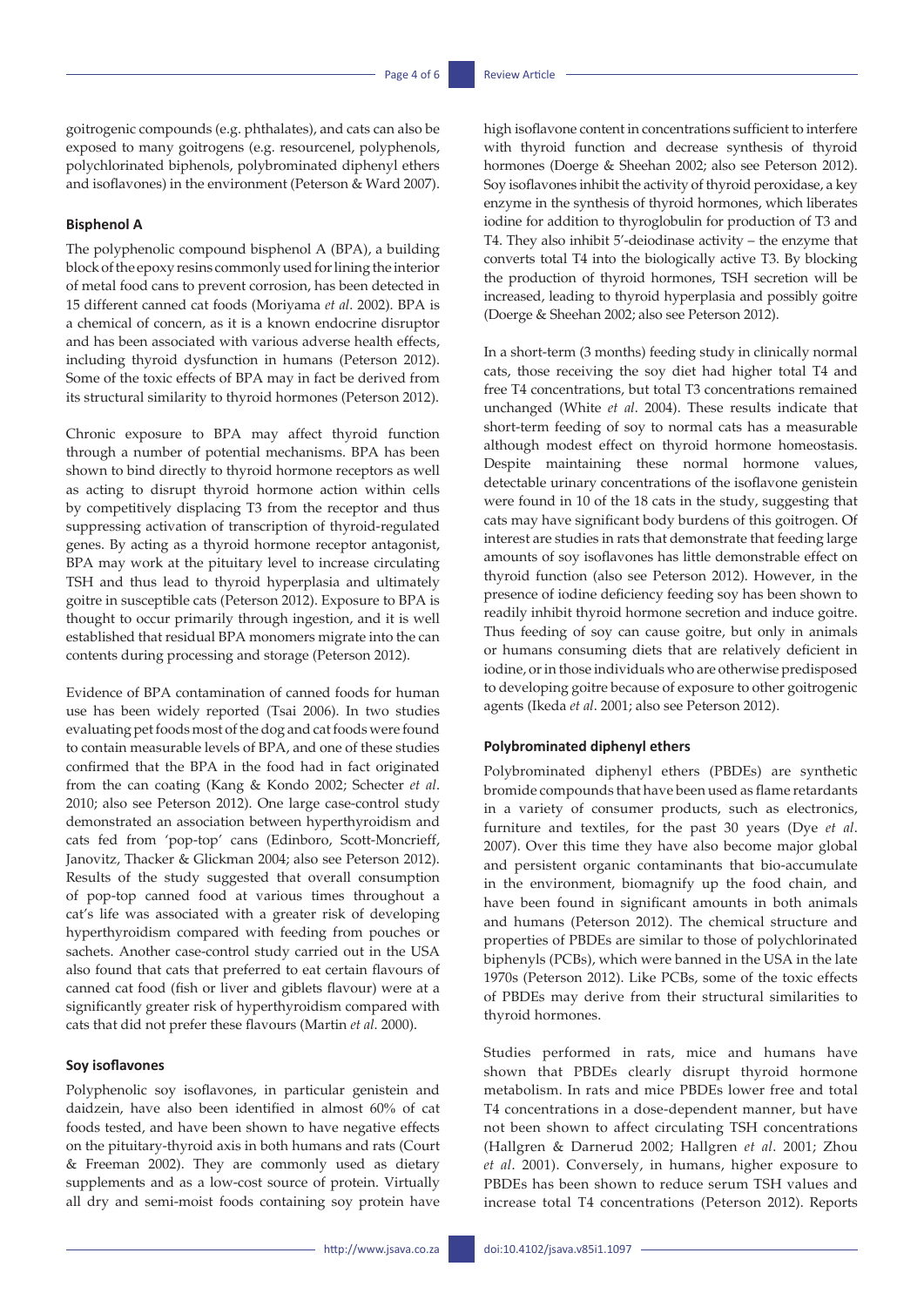of environmental contamination with PBDEs were first published in 1979. This is coincident with the first veterinary case reports of feline hyperthyroidism, and thus they may play a role in pathogenesis of the disease in this species (Dye *et al*. 2007).

To date, multiple studies (three American and two Swedish) designed to determine whether body burdens of PBDEs in hyperthyroid cats were greater than those of nonhyperthyroid cats have shown that overall PDBEs levels in all cats are 20–100-fold greater than median levels found in human adults (Dye *et al*. 2000; Guo *et al*. 2012; Kupryianchyk *et al*. 2009; Mensching *et al*. 2012; Norrgran *et al*. 2012). However, none of the studies demonstrated an association between hyperthyroid cats and high serum PBDE levels. Two of the studies did show that serum PBDE concentrations in feral and outdoor cats are significantly lower than in clientowned and indoor cats, suggesting that house dust rather than diet is the most likely route of exposure to PBDEs in household cats (Guo *et al*. 2012; Mensching *et al*. 2012).

In a follow-up study investigators evaluated dust samples for PBDEs, and found significantly higher PBDEs in dust from homes of hyperthyroid cats compared with those of euthyroid cats (Mensching *et al*. 2012). A significant correlation was also found between high dust PBDE values and high serum total T4 concentrations. Overall, these studies show that cats can be highly exposed to PBDEs, presumably through ingestion of household dust during their normal grooming behaviour. These findings also provide compelling evidence for the possible role of PBDEs in the development of thyroid tumours and hyperthyroidism in cats, although additional investigations are certainly warranted (also see Peterson 2012).

In addition to the above, there are many other goitrogens and thyroid disruptors (e.g. perchlorates, PCBs, resorcinol, dioxins, fluoride, FD&C red dye #3) that cats can be exposed to through their diet, drinking water or the environment, that could contribute to the development of thyroid adenomatous hyperplasia and hyperthyroidism (Peterson 2012). Endocrine disruptors such as heavy metals (e.g. mercury) and chlorinated hydrocarbons (e.g. polyvinyl chloride [PVC]) have been reported as contaminants in commercial canned cat food (Mumma *et al*. 1986). Such agents generally cause goitre by acting directly on the thyroid gland to reduce thyroid hormone synthesis. The resultant low circulating total T4 leads to increased TSH secretion, which in turn leads to thyroid enlargement (Peterson 2012). Other goitrogens, however, act indirectly to alter the regulator mechanisms of the thyroid gland or the peripheral metabolism and secretion of certain thyroid hormones (Peterson 2012).

# **Conclusion**

Despite its increasing frequency, the origin and underlying pathogenesis of feline hyperthyroidism is not known, and therefore definitive recommendations in terms of prevention of the disease cannot as yet be made. It has been postulated that immunological, infectious, nutritional (e.g. iodine),

environmental (e.g. toxins or goitrogens) or genetic factors may interact to cause pathological changes. The substantial flaw in the logic of 'pointing the finger' at any one of these is how they could cause the disease to develop in cats on different continents within a relatively short period of time. The seemingly apparent variation in the geographical prevalence of hyperthyroidism in cats may in fact reflect differences in dietary, environmental or genetic factors.

Further research into the worldwide prevalence as well as the presence of possible causative factors would help to shed light on the cause and pathogenesis of this disease and lead to preventative measures. As far as the authors are aware, no prevalence studies have been done in South Africa, a geographical area in which, in the authors' opinion, hyperthyroidism in cats has only relatively recently been observed and reported, and the incidence of which appears to be on the increase.

## **Acknowledgements Competing interests**

The authors declare that they have no financial or personal relationship(s) that may have inappropriately influenced them in writing this article.

### **Authors' contributions**

J.L.M. (University of Pretoria) wrote the manuscript. R.G.L. (Bryanston Veterinary Hospital) and J.P.S. (University of Pretoria) made conceptual contributions.

# **References**

- Brown, R.S., Keating, P., Livingston, P.G. & Bullock, L., 1992, 'Thyroid growth immunoglobulins in feline hyperthyroidism', Thyroid 2, 125–130. [http://dx.doi.](http://dx.doi.org/10.1089/thy.1992.2.125 ) [org/10.1089/thy.1992.2.125](http://dx.doi.org/10.1089/thy.1992.2.125 )
- Brucker-Davis, F., 1998, 'Effects of environmental synthetic chemicals on thyroid function', *Thyroid* 8, 827–856. [http://dx.doi.org/10.1089/thy.1998.8.827](http://dx.doi.org/10.1089/thy.1998.8.827 )
- Caney, S., 2012, 'Where are we now? Pathogenesis, clinical signs and diagnosis of feline hyperthyroidism', in I. Becvarova & H. Meyer (eds.), *Feline hyperthyroidism: the rise and fall of thyroxine, Global Symposium Proceedings*, Barcelona, Spain, May 09–11, 2012, pp. 9–12.
- Court, M.H. & Freeman, L.M., 2002, 'Identification and concentration of soy<br>isoflavones in commercial cat foods', *American Journal of Veterinary Research*<br>63(2), 181–185.<http://dx.doi.org/10.2460/ajvr.2002.63.181>
- De Wet, C.S., Mooney, C.T., Thomson, P.N. & Schoeman, J.P., 2009, 'Prevalence of and risk factors for feline hyperthyroidism in Hong Kong', *Journal of Feline Medicine and Surgery* 11, 315–321. [http://dx.doi.org/10.1016/j.jfms.2008.08.001](http://dx.doi.org/10.1016/j.jfms.2008.08.001 )
- Doerge, D.R. & Sheehan, D.M., 2002, 'Goitrogenic and estrogenic activity of soy isoflavones', *Environmental Health Perspectives* 110(3), 349–353. [http://dx.doi.](http://dx.doi.org/10.1289/ehp.02110s3349 ) [org/10.1289/ehp.02110s3349](http://dx.doi.org/10.1289/ehp.02110s3349 )
- Dye, J.A., Venier, M., Zhu, L., Ward, C.R., Hites, R.A. & Birnbaum, L.S., 2007, 'Elevated PBDE levels in pet cats: sentinels for humans?', *Environmental Science and Technology* 41, 6350–6356. [http://dx.doi.org/10.1021/es0708159](http://dx.doi.org/10.1021/es0708159 )
- Edinboro, C.H., Scott-Moncrieff, J.C. & Glickman, L.T., 2004, 'Environmental risk factors for feline hyperthyroidism: Pet cats as potential sentinels for public health', *Thyroid* 14, 759.
- Edinboro, C.H., Scott-Moncrieff, J.C., Janovitz, E., Thacker, H.L. & Glickman, L.T., 2004, 'Epidemiologic study of relationships between consumption of commercial canned food and risk of hyperthyroidism in cats', *Journal of the American Veterinary Medical Association* 224, 879–886. [http://dx.doi.org/10.2460/](http://dx.doi.org/10.2460/javma.2004.224.879 ) [javma.2004.224.879](http://dx.doi.org/10.2460/javma.2004.224.879 )
- Foster, D.J., Thoday, K.L., Arthur, J.R., Nicol, F., Beatty, J.A., Svendsen, C.K. et al., 2001, 'Selenium status of cats in four regions of the world and comparison with reported incidence of hyperthyroidism in cats in tho
- Gordan, J.M., Ehrhart, E.J., Sisson, D.D. & Jones, M.A., 2003, 'Juvenile hyperthyroidism<br>in a cat', *Journal of the American Animal Association* 39, 67–71. [http://dx.doi.](http://dx.doi.org/10.5326/0390067 )<br>[org/10.5326/0390067](http://dx.doi.org/10.5326/0390067 )